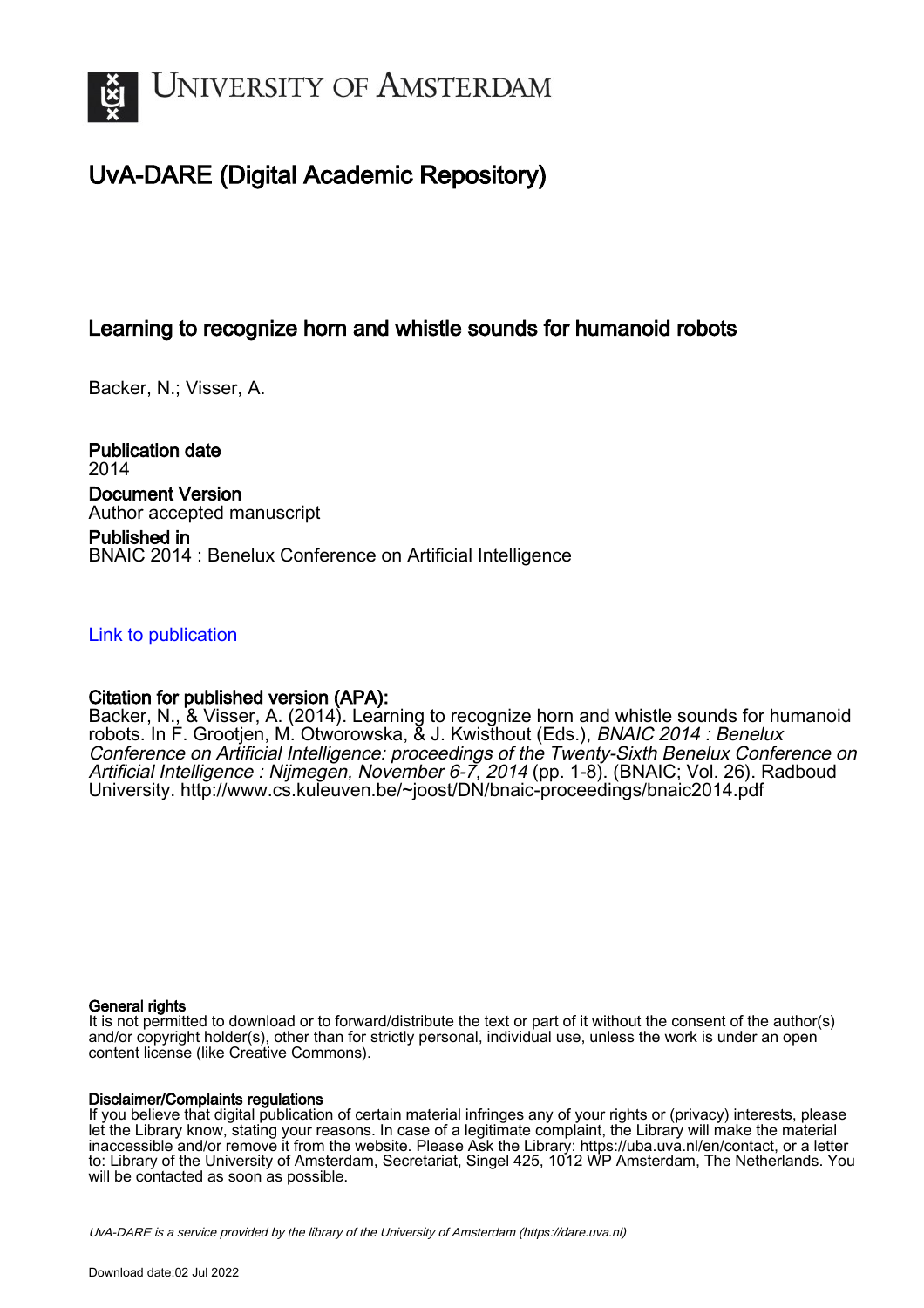# Learning to recognize horn and whistle sounds for humanoid robots

Niels W. Backer Arnoud Visser

*University of Amsterdam, P.O. Box 94323, 1090 GH Amsterdam*

#### Abstract

The efficiency and accuracy of several state-of-the-art algorithms for real-time sound classification on a NAO robot are evaluated, to determine how accurate they are at distinguishing horn and whistle sounds in both optimal conditions, and a noisy environment. Each approach uses a distinct combination of an audio analysis method and a machine learning algorithm, to recognize audio signals captured by NAO's four microphones. A short summary of three audio analysis preprocessing methods is provided, as well as a description four machine learning techniques (Logistic Regression, Stochastic Gradient Descent, Support Vector Machine, and AdaBoost-SAMME) which could be used to train classifiers which would distinguish whistle and horn signals from background noise. Experimental results show that for each of the acquired data sets, there are multiple high-accuracy solutions available. Actually, the accuracy and precision results were all so high, that a more challenging dataset is needed to determination which method is optimal for this application.

# 1 Introduction

Although a large portion of AI robotics research is focused mostly on topics of high-level cognitive tasks, like path planning and robot mapping & localization, one of the most important aspects of natural intelligence is its ability to react to trigger-events in the environment. Fluent interaction with environmental signals is not only a requirement for effective Human-Robot Interaction (HRI), but also an important component for systems that have real-world applications. For these reasons, a sound recognition challenge was issued this year by the RoboCup Standard Platform League (SPL) technical committee, which organizes the yearly robot football world cup. The goal of this challenge is to make the humanoid NAO robots used in the SPL recognize audio signals, more specifically predefined start/stop signals and whistle signals, emitted from the sideline of the pitch.



Figure 1: The NAO audio recognition challenge setup. Predefined signals will be emitted in alternating sequences from speakers A and B.

Since the RoboCup is a very noisy event, and NAO's microphones are quite small and of mediocre quality, this challenge is not very straightforward. Because audio classification has been plagued by noise in the past, this challenge calls for a qualitative assessment of a range of techniques applied to signal recognition.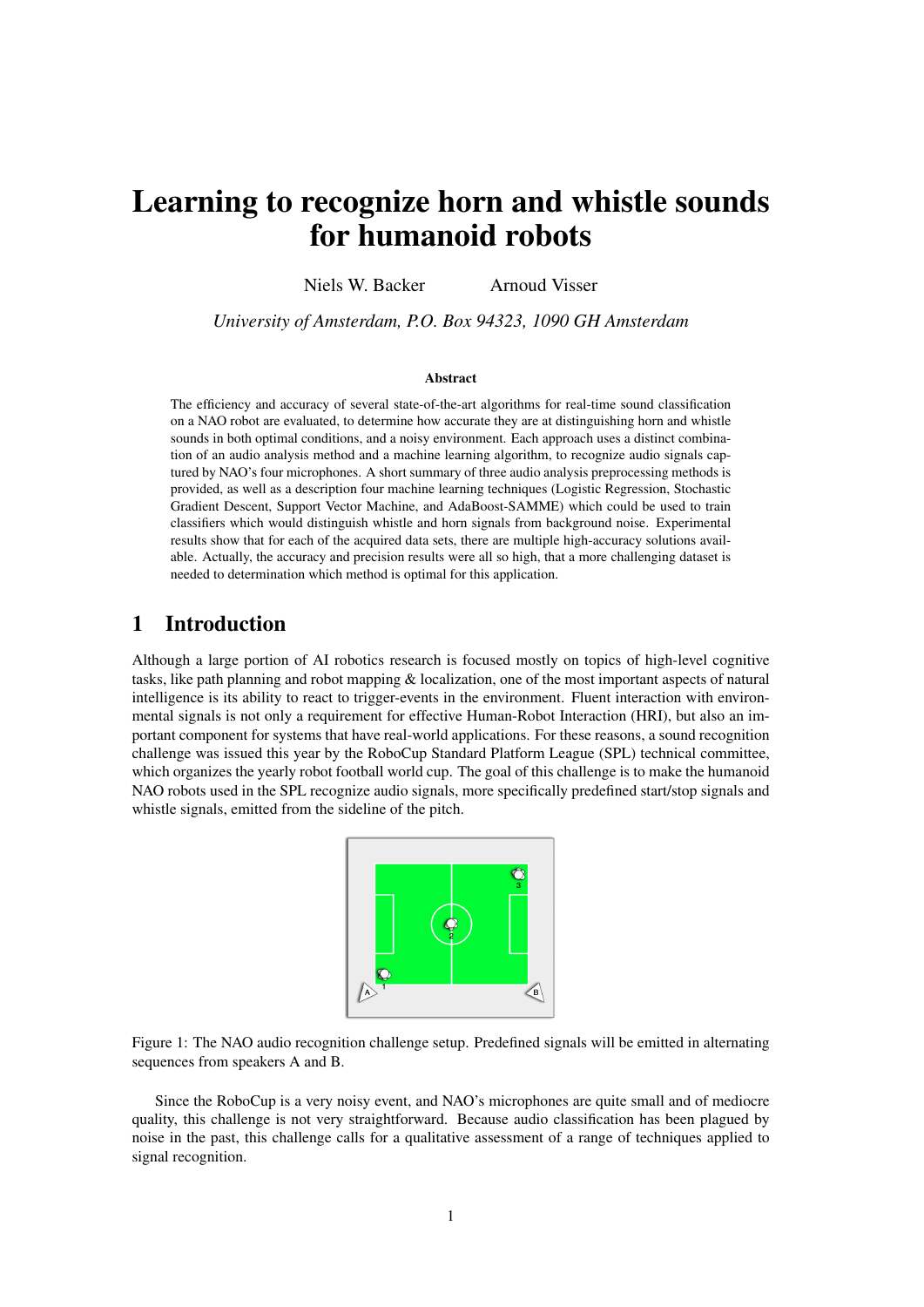Most digital audio signal processing techniques have a similar method structure. Firstly, the audio signal is converted from analog to digital, after which signal processing techniques are applied to convert the signal to a more compact representation, which contains the features which could be recognized. A classic example of such filter is the Fast Fourier Transform (FFT), which is a very computationally efficient method to find the spectral properties of the signal. An alternative method is the Discrete Wavelet Transform (DWT), which extracts a wavelet power spectrum. Similar to the FFT, DWT can be used to extract frequencies from a signal, but has a distinct advantage for analyzing temporal sequences: It captures both frequency and location (in time) information. The last audio-analysis technique covered in this study is Mel Frequency Cepstral Coefficients (MFCC). Audio analysis using the Cepstral representation of the short-term power spectrum can be used to identify pitch and formant frequencies in speech, and has in fact become a very conventional way to process human speech before recognition.

The second phase is the classification (or recognition) step. While a large number of applications for classifying simple stationary signals have used a frequency mask or single-layer perceptron, the aim of this study is to provide a performance comparison of machine learning algorithms as well. The optimal outcome would be to find a configuration which is impervious to noise, which is a considerable obstacle for common classification methods. In order to combat the effect of noise on audio recognition, we will inspect classification algorithms, some well-established, some quite new, such as logistic regression, stochastic gradient descent, support vector machines, and AdaBoost-SAMME.

The study is organized as follows: Section 2 describes related work. Section 3.1 describes how five datasets were recorded with the Nao robots. Section 3.2 thereafter a short summary of audio analysis techniques is given. Section 3.3 will discuss the machine learning techniques, after which research methods will be discussed, followed by results, a discussion, and notes on future work.

# 2 Related Research

Sound recognition in robots is one of the major steps in creating autonomous systems that can directly interact with humankind. According to the RoboCup Standard Platform League challenges set out for 2014<sup>1</sup>, there is a number of reasons to eliminate WLAN communication within RoboCup soccer matches, with 'not very human-like' being the most important for the Artificial Intelligence field.

There have been previous attempts at tackling the recognition of whistles and predefined horn signals [2], also considering noisy environments [11]. These systems have been proven to be reliable, though they only consider one possible system architecture, using common methods. Both solutions utilize the Fast Fourier Transform (FFT), a frequency mask, and a single-layer perceptron. However, a perceptron without hidden layers can only be trained to recognize a small set of patterns, since its architecture only allows for it to discern instances in models with linearly separable patterns. Attempts at phoneme/speech recognition have successfully used neural networks as an alternative to simple perceptrons [8].

Some speech and dialogue based systems for the NAO also exist. An example of such system is the event-based conversational system for Human-Robot Interaction (HRI) [10]. Though not yet fully autonomously usable, it provides a solid basis for future research. One of the biggest issues in robot audio recognition is background noise. HRI approaches using the NAO built-in conversational system have had some difficulties getting around this barrier [9]. However, more recent research with a fairly simple approach, using the FFT of a signal and logistic regression, has obtained very promising results in noisy environments [14].

## 3 Research Method

In this section, a description will be given of all methods, their implementation details, and optimizations for the task in hand. Firstly, we will discuss data collection on the NAO robot, in particular the several data sets that were recorded for this study. In the next section all the audio-analysis methods will be set out, as well as the instance vectors they produce for the machine learning phase. A more extensive description of the audio-analysis techniques is available in [1]. This paper will focus on the machine learning methods available to train the classifiers.

<sup>1</sup>http://www.informatik.uni-bremen.de/spl/pub/Website/Downloads/Challenges2014.pdf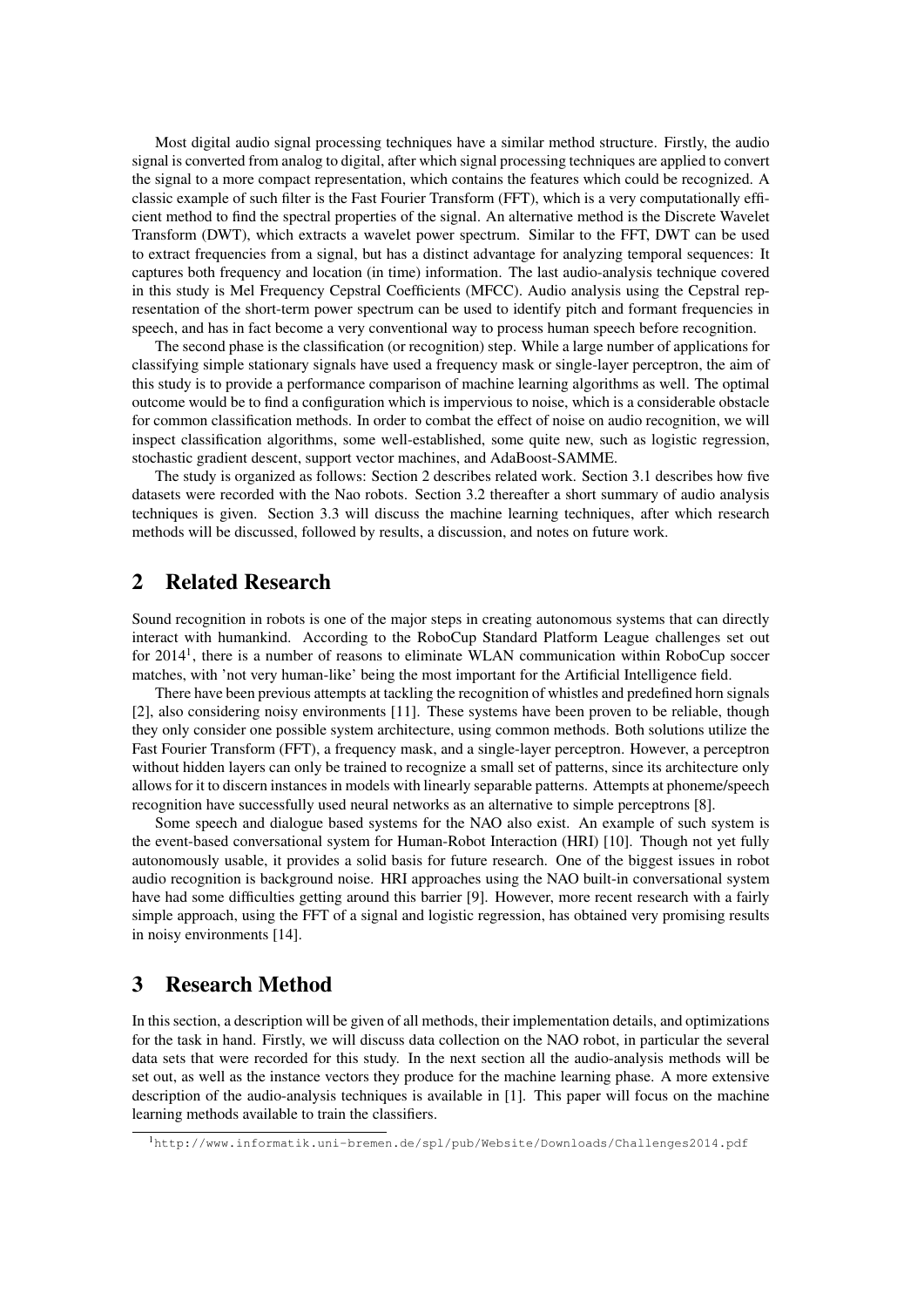## 3.1 Data Collection

All experiments were conducted using audio recorded indoors, on the NAO robot. The types of audio consist of two predefined horn signals, namely a 'start' and a 'stop' signal, both a sequence of  $200Hz$ and  $320Hz$  sinusoids, and a complex whistle sound, as used by a referee in any regular football match, which has a broad peak between 6 and  $7kHz$ . The distance between the robot and the audio source, as well as the level of background noise, were both decided upon after preliminary audio data assessment: the signal should be audible to a human being.

Five data sets were recorded using NAO's microphone array. The SPL challenge requires the recognition of both predefined horn signals and a whistle, brought by the team itself. For both types of signals, two distinct datasets were recorded. Each dataset consists of two recordings, one with a low amount of noise and high signal strength (sets 2 and 4), the other with background noise and a low signal strength, recorded further away from the signal source (sets 1 and 3). Some background noise, containing small amounts of human speech, was also recorded, to serve as the negative samples for training (set 10).

Table 1: Data set description. All data sets were recorded at a 48000 Hz sample rate, using pcm16 encoding, on all 4 NAO microphones simultaneously.

| Set            | Description                             | # audio samples | Duration (s) |
|----------------|-----------------------------------------|-----------------|--------------|
|                | Whistle set, with background noise      | 4450            | 56           |
| $\overline{2}$ | Whistle set, minimal noise              | 4205            | 53           |
| 3              | Horn signal set, with background noise  | 2210            | 28           |
| $\overline{4}$ | Horn signal set, minimal noise          | 2225            | 28           |
| 5              | Whistle data, sets 1 and 2 combined     | 3289            | 41           |
| 6              | Horn signal data, sets 3 and 4 combined | 4436            | 55           |
| 7              | Noisy data, sets 1 and 3 combined       | 6661            | 83           |
| 8              | Clean data, sets 2 and 4 combined       | 6430            | 80           |
| 9              | All other sets combined                 | 7726            | 97           |

The microphones on the NAO provide a 48 kHz audio stream from 4 microphones, situated at the front, rear, and sides of the head. Audio frames were taken at a frequency of 20 Hz, or every 50 ms. The recordings had duration between 28 and 97 seconds. The recordings should not contain any clipping, so periods of silence between actual signals were scrubbed, resulting into between 2210 and 7726 samples where an audio signal was present. All those audio samples were manually marked as positive,  $y = 1$ . or negative,  $y = 0$ , to distinguish the target signal from the background noise. Combined data sets were then created, namely sets 5, 6, 7, and 8, one for each type of signal, and one per amount of background noise, by concatenating data from the first four sets into a single file. Finally, a data set containing all types of audio was created, namely set 9.

## 3.2 Audio Analysis Methods

The datesets contained at least 2000 audio samples, which is a sufficient size not to skip any samples because of the analysis processing time, and more than enough samples to produce a precise representation of the signal. These audio samples were normalized to reduce the effect of the audio volume on the final representation.

#### 3.2.1 Fast Fourier Transform

There is a plethora of FFT algorithms, each of which calculates the Discrete Fourier Transform, or DFT, of a signal. The DFT is a discretized form of a method for expressing a function as a sum of periodic components, and for recovering the function from these components. Using an input signal of N samples, the DFT is defined as

$$
X_k = \sum_{n=0}^{N-1} x_n e^{-2\pi i \frac{k_n}{N}} \qquad k = 0, \dots, N-1
$$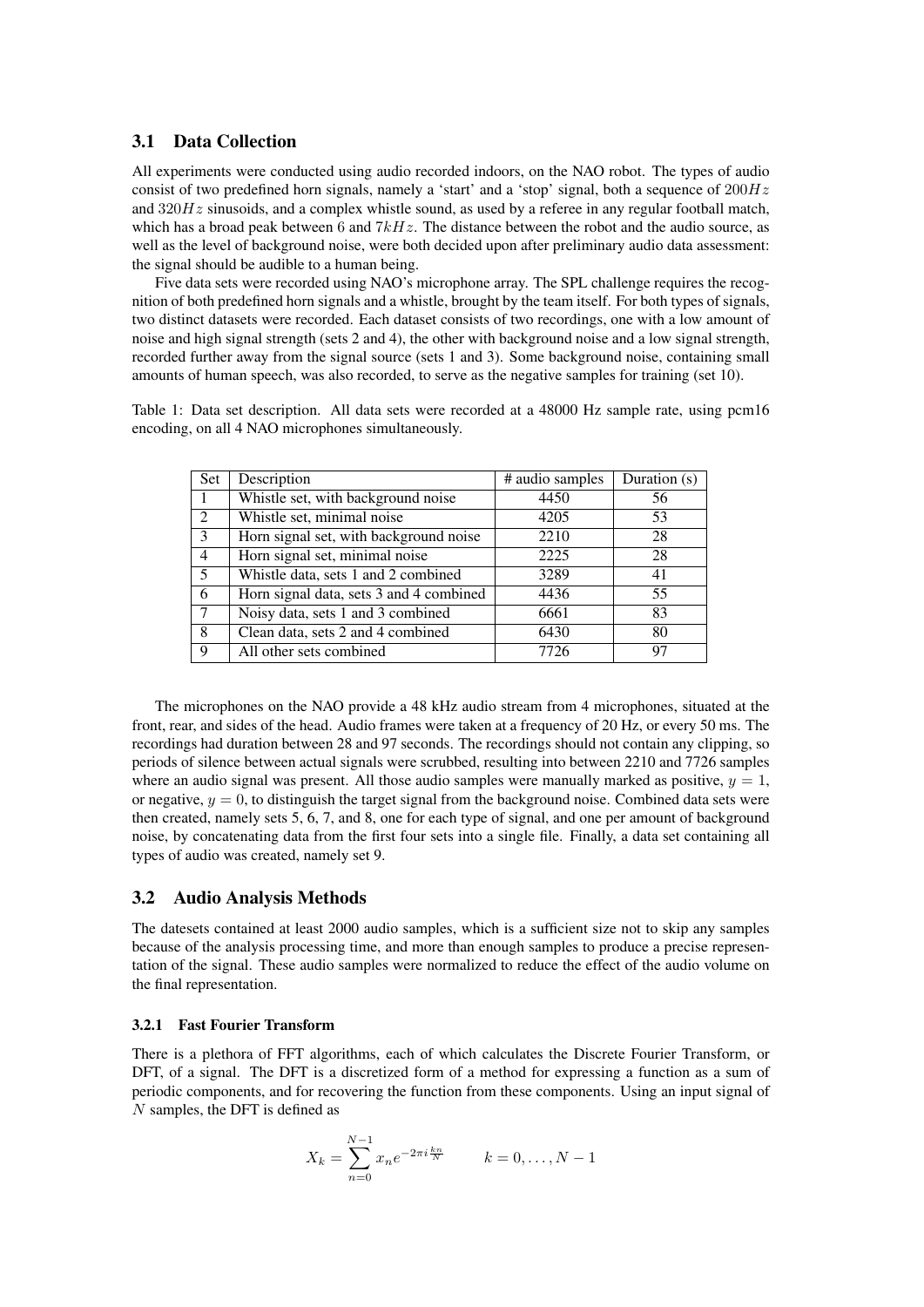For this study, the Scientific Python (SciPy) implementation of FFT was used<sup>2</sup>, specifically  $\texttt{scipy.fftpack.rfft.}$ This Real Fast Fourier Transform is an implementation of an adapted form of the Cooley– Tukey algorithm [5], which can only be applied to a series of real values, such as a sound signal. By ignoring the complex conjugates, which would yield negative frequencies, it gains a considerable speed boost. This method yields  $\frac{N}{2} + 1$  coefficients, of which the log values are taken, which are more suitable for most machine learning algorithms. The FFT is truncated at around 12 kHz, since early analysis shows that higher frequencies are redundant for the task of whistle recognition. This process generates the 680-feature length vectors used for training and testing our classifiers.

### 3.2.2 Discrete Wavelet Transform

For this study, the implementation of Discrete Wavelet Transform from the open source PyWavelets Python module,  $\text{pywt}$  . <code>WaveletPacket</code>, was used $^3$ . Like most implementations of DWT, it calculates the transform of a discrete signal by passing it through a series of filters, using convolution. Instead of analyzing sinusoid levels in a signal, DWT attempts to find wavelets, which are wave-like oscillations with an amplitude that begins at zero, increases, and then decreases back to zero. There are many wavelet families, the particular wavelet used here is commonly referred to as the Daubechies 4-tap wavelet, or db4 [6]. Firstly, the signal is decomposed by simultaneously applying a low pass filter and a high pass filter, which output the approximation and detail coefficients, respectively:

$$
y_{low}[n] = \sum_{k=-\infty}^{\infty} x[k]h[2n-k]
$$

$$
y_{high}[n] = \sum_{k=-\infty}^{\infty} x[k]g[2n-k]
$$

Where  $h$  and  $g$  are the low and high filter's impulse responses, respectively. The output of the filters is then subsampled, because according to Nyquist's rule half of the samples can be discarded since half of the frequency band is removed. Hereafter the process of decomposition and subsampling is repeated in a filter bank. The repetition depth, or level, determines the frequency resolution; higher-level coefficients have a high frequency resolution, and a low time resolution. Preliminary analysis shows that a level 4 DWT provides a suitable representation for classification, as well as the fact that the higherlevel coefficients contain no useful information. Therefore, the DWT is truncated at the fifth coefficient level, out of 16 levels in total. For each 2400 audio samples, the mean of the resulting 44 coefficient vectors is taken, to produce a 5-feature length vector for classification. Though this may seem to be a small amount of features, results show that it is sufficient for a classifier to attain a very high accuracy.

#### 3.2.3 Mel Frequency Cepstral Coefficients

The Mel-Frequency Cepstral is a representation of the short-term power spectrum of a sound, based on a linear cosine transform of a log power spectrum on a nonlinear Mel scale of frequency. MFCCs are commonly used as features in speech and speaker recognition systems, since its warped frequency scale approximates the human auditory system's response more closely than the linearly-spaced frequency bands of the FFT or common cepstral representation. For this study, the following approach was used to produce MFCCs:

- 1. Compute the FFT for an audio sample.
- 2. Map the obtained FFT onto the Mel scale, using triangular overlapping mathematical windows, also known as producing a triangular bank filter.
- 3. Compute the log spectrum. This is done by taking the logs of the powers at each of the Mel frequencies.
- 4. Finally, compute the discrete cosine transform of the list of Mel log powers. This produces the MFCCs.

<sup>2</sup>http://www.scipy.org/

<sup>3</sup>http://www.pybytes.com/pywavelets/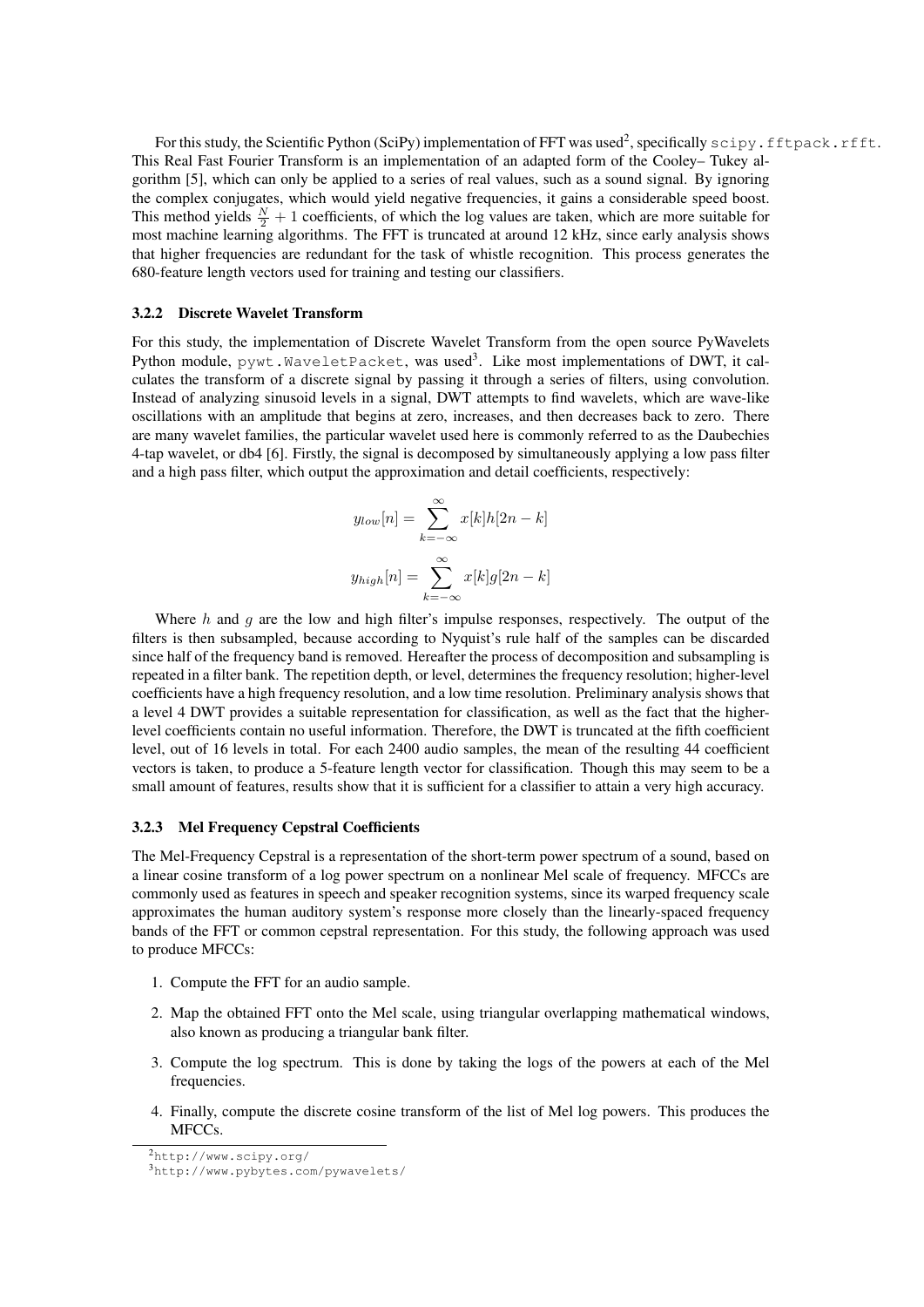This method of calculating coefficients allows you to pick the size of the MFCC array as you choose. Result analysis shows that all characteristic components of both the horn and whistle signals can be captured in a 13-feature length instance vectors, which was the design choice for this study.

## 3.3 Machine Learning Algorithms

The machine learning algorithms used in this study were implemented in the Scikit-Learn Python module [13]. Before classification, all analyzed data was scaled in order to produce data with zero mean and unit variance, which is needed for algorithms like support vector machines. This scaling was first applied to the training set, and its parameters were then used to scale the test set, in the same manner.

The data sets were then shuffled, and split with 70% of the data for the training set, and 30% reserved for cross-validation. These examples can be represented as a set of instance vectors  $\vec{x}$ , and mark y:  $\{(\vec{x}_i, y_i)\}_{i=1}^M$ , where  $\vec{x}_i \in \mathbb{R}^M$  and  $y_i \in \{0, 1\}$ . The amount of samples, M, greatly exceeds the amount of features  $N: M \gg N$ .

The results in this paper were obtained after each classification algorithm was run 20 times independently. For each classifier run, the data was re-shuffled and split, after which the classifiers were fitted. Their accuracy, precision, recall, F1-score, false positives, false negatives, true positives, and true negatives were stored and averaged over all of the runs.

#### 3.3.1 Logistic Regression

The most efficient algorithm in terms of computing power used for this study is the logistic regression binary classifier with  $l^2$  normalization [3]. This particular form of regularization was selected since previous approaches to this task yielded promising results [14]. Its hypothesis space consists of sigmoid functions,  $h_{\theta}(\vec{x}) = \frac{1}{1 + e^{-\vec{\theta}T}\vec{x}}$ , where  $\vec{\theta}$  are the adjustable weights, and  $\vec{x}$  the sample vectors. In its implementation,  $y_i \in \{-1, 1\}$ , yet this is solved by automatically setting all instances initially marked 0 to −1 prior to fitting, and resetting them for the evaluation phase. It solves the following unconstrained optimization problem:

$$
min_{\vec{\theta}} \left( \frac{1}{2} \vec{\theta}^T \vec{\theta} + C \sum_{i=1}^N \xi(\vec{\theta}; \vec{x}_i, y_i) \right)
$$

Where  $\xi$  is the loss function:

$$
\xi(\vec{\theta}; \vec{x}_i, y_i) = \log(1 + e^{-y_i \vec{\theta}^T \vec{x}_i})
$$

In order to combat overfitting, but retain a high accuracy rate, a C-sweep (inverse regularization,  $C = \frac{N}{\alpha}$ ) was performed.

### 3.3.2 Stochastic Gradient Descent

The SGD classifier used here is a first-order learning routine, which, in contrast to batch gradient descent, considers a single instance vector at a time. The change of its weights is given by the gradient of the classification error, which is evaluated only for the latest in the training sample sequence. This variant is sometimes known as the On-line Gradient Descent algorithm (OGD). Its weights vector  $\vec{\theta}$  is updated like so:

$$
\vec{\theta} \leftarrow \vec{\theta} - \eta \nabla Q_i(\vec{\theta})
$$

Where  $Q_i(\vec{\theta})$  is the value of the loss function at example i, and the adaptive learning rate  $\eta$  is given by

$$
\eta^{(t)} = \frac{1}{\alpha(t_0+t)}
$$

Where t is the weight number,  $t = 1, 2, \ldots, T$ . For the task of audio recognition, the decision was made to compute the gradient over a simple hinge loss function. This linear approach has previously successfully been applied to audio recognition, for instance in music annotation [12].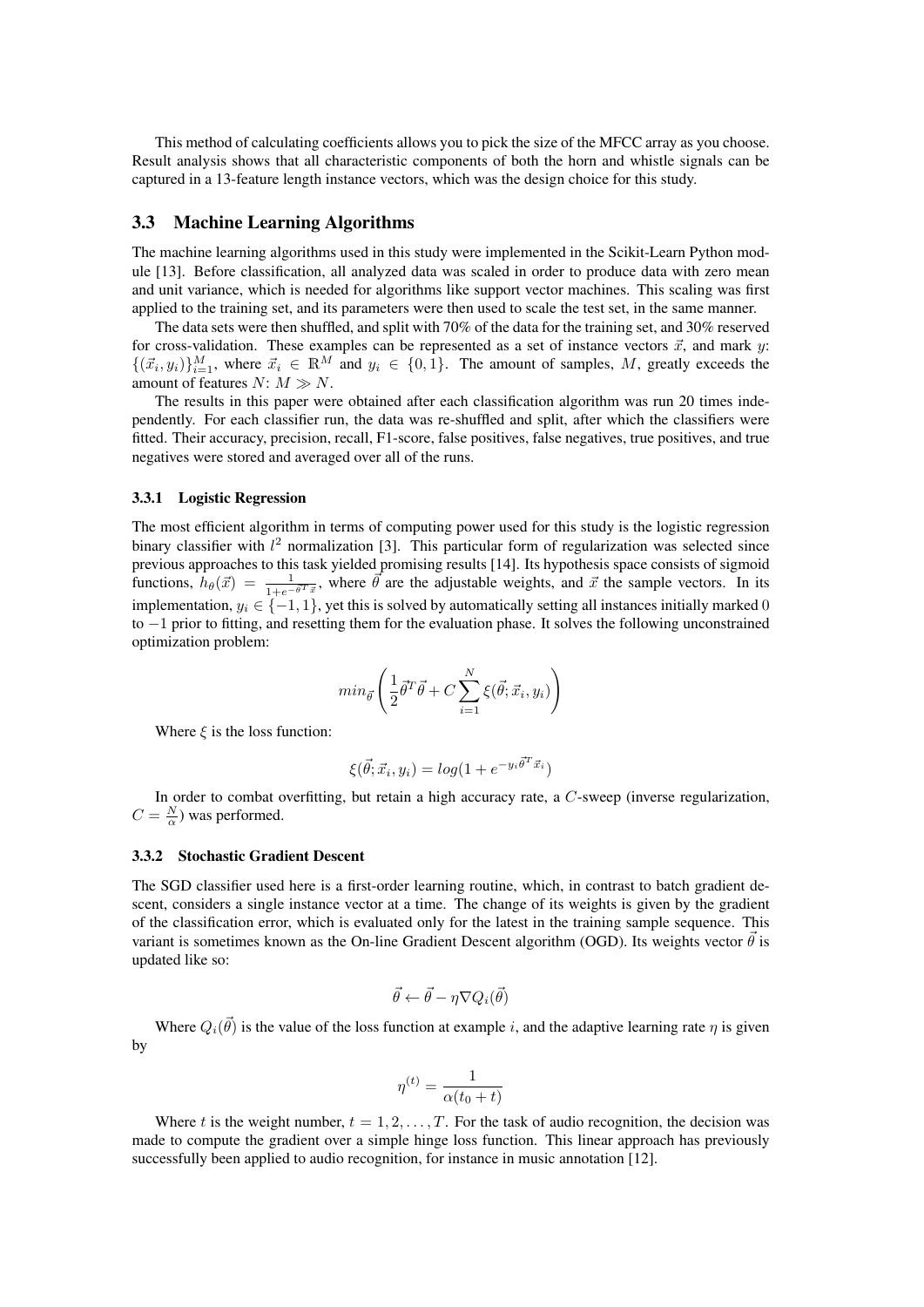#### 3.3.3 AdaBoost-Samme

AdaBoost-SAMME [15] is a state-of-the-art generalization of the AdaBoost algorithm [7]. This metaestimator begins by fitting a classifier, a decision tree classifier in this case, on the original dataset, and then fits additional copies of the classifier on the same dataset, but where the weights of incorrectly classified instances are modified such that subsequent classifiers focus more on difficult cases.

The 'weak classifier' used for this algorithm, a decision tree classifier, is first built using a greedy, top-down recursive partitioning strategy. It uses the Gini impurity function to calculate the quality of a split, which is a measure of how often a randomly picked instance would be incorrectly labeled if it were randomly labeled according to the distribution of labels it has already encountered. On its own, this decision tree classifier achieves a very low accuracy, but using AdaBoost with a standard learning rate of 1.0, the accuracy and F1-scores soar.

#### 3.3.4 Support Vector Machine/C-Support Vector Classifier

The support vector machine used in this study is the C-support vector classifier sklearn.svm.SVC; an l<sup>2</sup>-regularized SVM. In its implementation,  $y_i \in \{-1, 1\}$ , yet this is solved by automatically setting all instances initially marked 0 to −1 prior to fitting, and resetting them for the evaluation phase. Similar to logistic regression, this support vector machine solves the following problem:

$$
min_{\vec{\theta}} \left( \frac{1}{2} \vec{\theta}^T \vec{\theta} + C \sum_{i=1}^N \xi(\vec{\theta}; \vec{x}_i, y_i) \right)
$$

Yet with a loss function different from logistic regression,  $\xi$ , defined as

$$
\xi(\vec{\theta}; \vec{x}_i, y_i) = max(1 - y_i \vec{\theta}^T \vec{x}_i, 0)^2
$$

For FFT and MFCC, the error term penalty parameter  $C = \frac{N}{\alpha}$  was kept at 1.0 after preliminary assessment - lowering  $C$  made model convergence unfeasible, while higher values gravely affected F1scores. For DWT analysis,  $C$  was adjusted to 1.4. In the decision function used for FFT and MFCC. SVC uses a sign function with a third degree polynomial kernel  $K$ , without an intercept term:

$$
h_{\theta}(\vec{x}) = sgn\left(\sum_{i=1}^{N} y_i \alpha_i K(\vec{x}_i, \vec{x})\right)
$$

Note that for most types of audio analysis, support vector machines will yield very poor results if the data has not been scaled. SVC is an inefficient algorithm for large data sets, since its fit time complexity is more than quadratic. In order to speed up convergence, a shrinking heuristic was used. This shrinking heuristic removes certain elements that may have already been bounded during the decomposition iterations [4]. Because of the optimizations to this algorithm, convergence time was brought down to a feasible level, while retaining a low criterion for stopping tolerance  $(tol = 0.001)$ .

## 4 Results

All analysis/classifier combinations were run 20 separate times on each combined data set, with a cross validation stage on the remaining 30% of the data that was not used during the training stage. The accuracy score reflects that of a single classifier, run on all audio samples in from all 4 microphone inputs, unless specified otherwise.

The first of experiments was performed on both signal types separately, in order to ascertain any discrepancies in performance. The results can be found in Table 2.

These results show that although classifier performance varies slightly between different types of audio, it is not clear whether this is due to the signal type itself, or to small imperfections in data set 6, since there is only a 0.2% accuracy rate variation.

In order to obtain a clear view of the difference in classifier performance in varying conditions, each classifier/analysis combination was run on both the noisy and clear data sets. These results show something unexpected: None of the analysis/classifier combinations seems to be heavily affected by signal noise. The accuracy rates on combined sets 7 and 8 (see table 3), show only minor variations.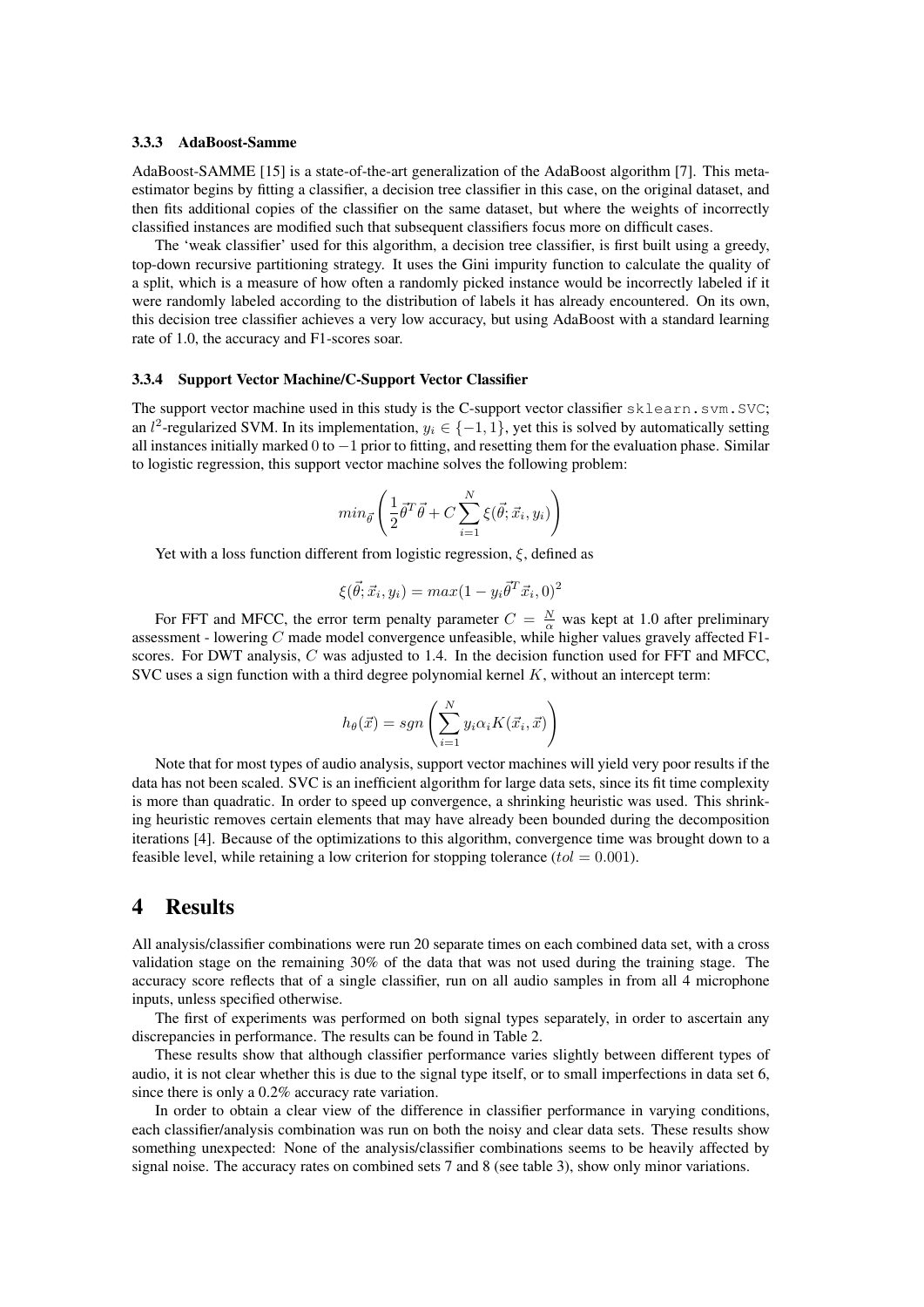|            | <b>FFT</b> | <b>DWT</b> | <b>MFCC</b> |                |
|------------|------------|------------|-------------|----------------|
| <b>SVM</b> | 99.97      | 100.00     | 100.00      | S'             |
| SGD        | 99.99      | 99.99      | 100.00      | S <sub>0</sub> |
| ADA        | 99.97      | 100.00     | 99.97       | A              |
| LogReg     | 100.00     | 99.98      | 99.99       | L٨             |

|            | FFT   | DWT   | MFCC  |
|------------|-------|-------|-------|
| <b>SVM</b> | 99.73 | 99.80 | 99.87 |
| SGD        | 99.70 | 99.82 | 99.90 |
| ADA        | 99.87 | 99.84 | 99.87 |
| LogReg     | 99.88 | 99.83 | 99.87 |

Table 2: Accuracy percentage scores on the whistle data set (set 5 - left) and horn data set (set 6 - right).

|            | <b>FFT</b> | <b>DWT</b> | <b>MFCC</b> |            | <b>FFT</b> | <b>DWT</b> | <b>MFCC</b> |
|------------|------------|------------|-------------|------------|------------|------------|-------------|
| <b>SVM</b> | 97.44      | 94.99      | 99.60       | <b>SVM</b> | 98.66      | 96.28      | 99.90       |
| <b>SGD</b> | 98.74      | 96.25      | 99.22       | <b>SGD</b> | 99.49      | 96.92      | 97.88       |
| <b>ADA</b> | 99.69      | 98.99      | 99.65       | <b>ADA</b> | 99.88      | 99.88      | 99.87       |
| LogReg     | 99.78      | 96.35      | 99.21       | LogReg     | 99.87      | 97.88      | 99.87       |

Table 3: Accuracy percentage scores on the combined noisy (set 7 - left) and clean data (set 8 - right).

Table 3 shows a performance comparison between the total combined noisy and clean sets. Note that these sets contain multiple types of signals - start, stop, and whistle signals. Their overall performance decreases slightly when applied to noisy data, but only by a small margin. This implies all methods are mostly impervious to background noise.

## 4.1 Evaluation

The purpose of this experimental study is to assess several potential system proposals for the recognition of trigger-events in the form of audio signals, and to compare their performance in discerning both lowfrequency sinusoids and a high-frequency whistle sound. Figures 2a, 2b, and 2c are scatter plots of  $\sim$  5% of the processed versions of set 9, of which the dimensionality was reduced using Principal Component Analysis (PCA). These PCA representations clearly show that all audio analysis techniques provide a robust method for discerning each data point, since most of the sets are linearly separable.



Figure 2: PCA visualization of the combined data set 9 for several audio analysis techniques.

# 5 Conclusion

Twelve different combinations of audio analysis and machine learning techniques were studied for their effectiveness in recognizing three auditory triggers on a NAO robot using four microphones. The audio analysis was performed using Fast Fourier Transform, Discrete Wavelet Transform, and Mel Frequency Cepstral Coefficients, whereas the recognition task was handled by a C-Support Vector Classifier, Stochastic Gradient Descent, AdaBoost-SAMME, and Logistic Regression.

The results reported herein clearly prove that all twelve combinations are good candidates to solve the challenge of recognizing both the predefined horn signal with a sinusoid shape and an arbitrary whistle signal. Experiments were carried out comparing the accuracy rates, in order to discover the